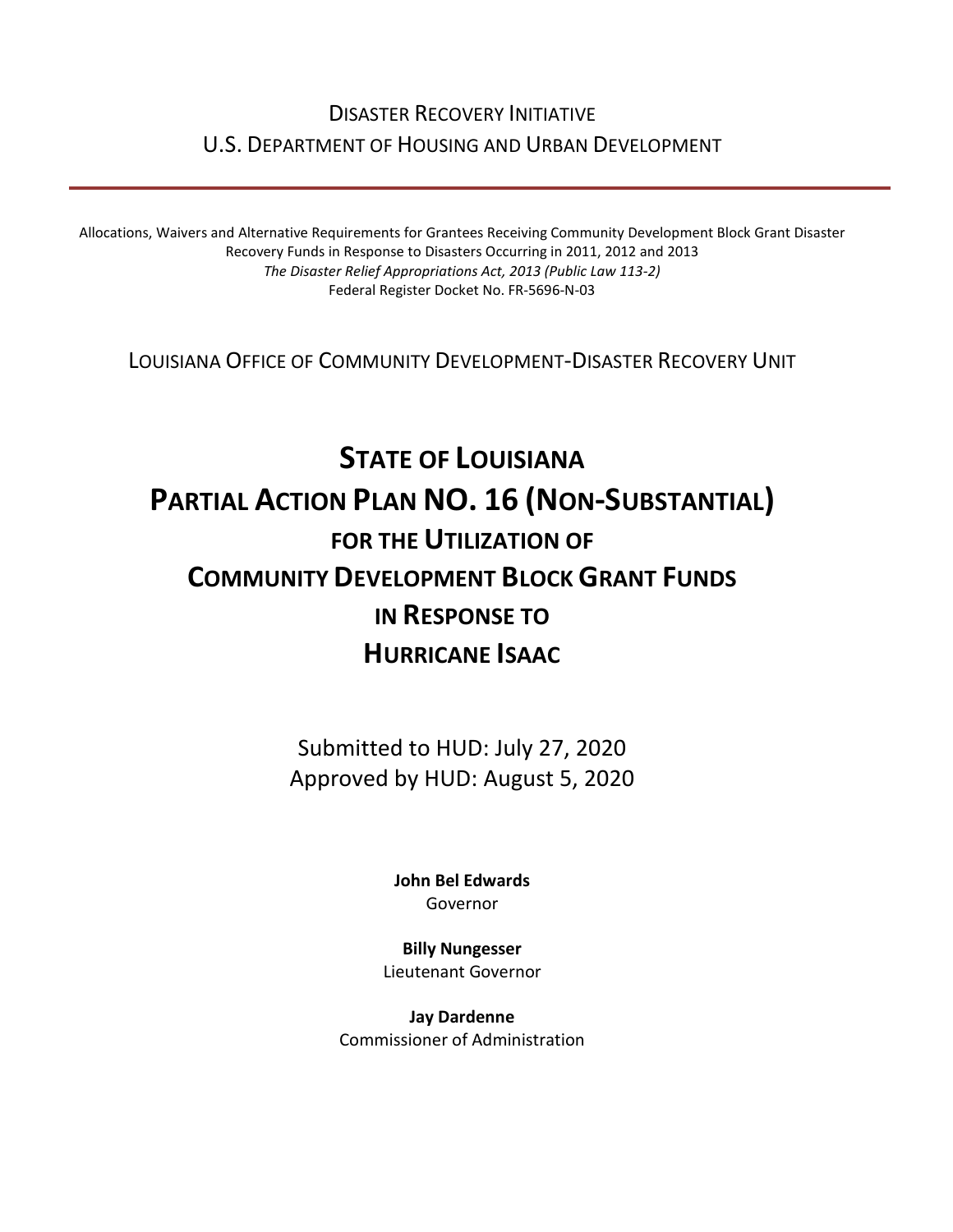## **I. Overview**

This Partial Action Plan No. 16:

- 1. Amends allocation for St. John the Baptist Parish Homeowner Rehabilitation Program;
- 2. Amends allocation for Plaquemines Parish Housing Elevation/HMGP Non-Federal Match Program; and
- 3. Amends allocation for the State Run Soft Second Mortgage Program.

This Partial Action Plan is considered non-substantial as it does not change the purpose, scope, location or beneficiaries of an activity; re-allocate more than \$1 million; or add or delete any allowable activities described in the approved plan.

| Parish/Program                                            | <b>Previous</b><br><b>Allocation</b> | <b>Adjusted</b><br><b>Amount</b> | <b>Proposed</b><br><b>Allocation</b> |
|-----------------------------------------------------------|--------------------------------------|----------------------------------|--------------------------------------|
| St. John the Baptist Parish                               | \$32,734,098.97                      | ( \$229, 354.81)                 | \$32,504,744.16                      |
| <b>Plaquemines Parish</b>                                 | \$18,903,745.00                      | ( \$600,000.00)                  | \$18,303,745.00                      |
| <b>FEMA Cost-Share</b>                                    | \$5,886,000.00                       | \$0                              | \$5,886,000.00                       |
| <b>State Administration and Planning</b>                  | \$2,349,962.50                       | \$0                              | \$2,349,962.50                       |
| Parish Recovery Priority Projects                         | \$1,729,862.93                       | \$0                              | \$1,729,862.93                       |
| Hazard Mitigation Cost-Share for LMI<br><b>Households</b> | \$1,300,348.38                       | \$0                              | \$1,300,348.38                       |
| Homeowner Rehabilitation Program                          | \$326,896.59                         | \$0                              | \$326,896.59                         |
| Soft-Second Mortgage Program                              | \$1,148,169.63                       | \$829,354.81                     | \$1,977,524.44                       |
| Total:                                                    | \$64,379,084.00                      | \$0                              | \$64,379,084.00                      |

#### **II. St. John the Baptist Parish Program Allocations**

| St. John the Baptist Parish Programs       | <b>Previous</b><br><b>Allocation</b> | <b>Adjusted</b><br><b>Amount</b> | <b>Proposed</b><br><b>Allocation</b> |
|--------------------------------------------|--------------------------------------|----------------------------------|--------------------------------------|
| Homeowner Rehabilitation Program           | \$16,396,128.31                      | (\$229,354.81)                   | \$16,166,773.50                      |
| Garyville Redevelopment Project            | \$5,281,714.66                       | \$0                              | \$5,281,714.66                       |
| St. John the Baptist Parish School Board   | \$5,000,000.00                       | \$0                              | \$5,000,000.00                       |
| <b>Housing Elevation Program</b>           | \$2,542,272.29                       | \$0                              | \$2,542,272.29                       |
| <b>Small Rental Rehabilitation Program</b> | \$1,137,553.76                       | \$0                              | \$1,137,553.76                       |
| Small Business Grant and Loan Program      | \$1,504,819.16                       | \$0                              | \$1,504,819.16                       |
| Homebuyer Assistance Program               | \$550,864.90                         | \$0                              | \$550,864.90                         |
| Demolition and Clearance Program           | \$157,375.89                         | \$0                              | \$157,375.89                         |
| Admin.                                     | \$163,370.00                         | \$0                              | \$163,370.00                         |
| Total:                                     | \$32,734,098.97                      | ( \$229, 354.81)                 | \$32,504,744.16                      |

St. John the Baptist – The Homeowner Rehabilitation Program budget is reduced to \$16,166,773.50 due to identification of final applicants and their contract values.